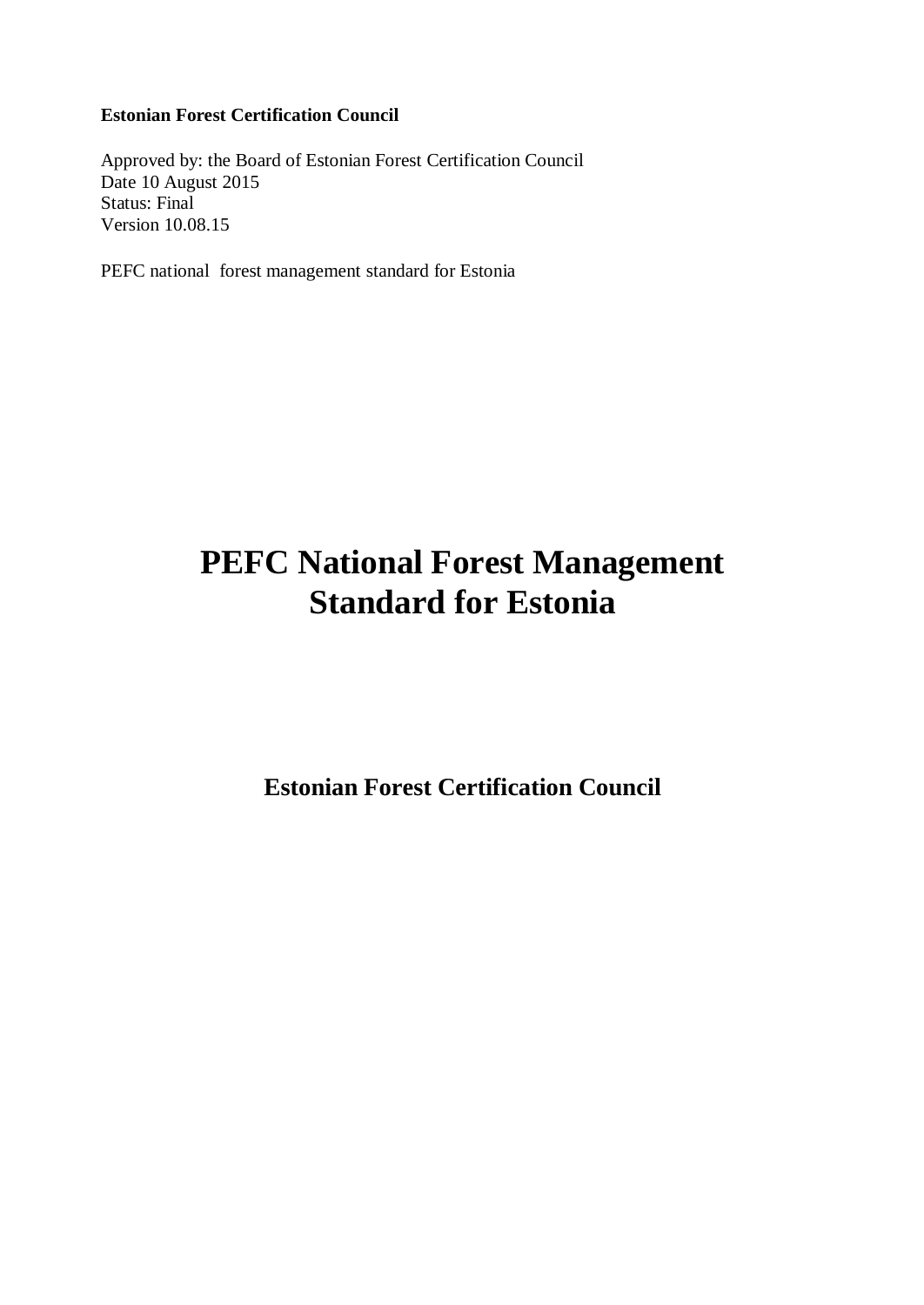# **Aim of the PEFC national forest management standard for Estonia (hereinafter referred to as the Standard)**

The Standard requirements can be implemented for performing certification of forest property as following:

- ∗ Individual certification of the forest property;
- ∗ Forest owner group certification.

#### *Individual certification of the forest property*

The forest owner or manager submits certification application directly to a certification body and PEFC forest management certificate is issued directly to the forest owner or manager.

#### *Forest owner group certification*

The forest owners or managers can join together and apply for the certification as a group. In group certification all members of the group decide to achieve and ensure the conformity with the Standard.

#### **Terms and definitions**

ECOLOGICAL NETWORK – The network refers to such position of detached plots of forest land or their connection with ecological corridors that guarantee interaction between the populations of species for the survival of the species.

PLANTATION - Tree and shrub plantation (pursuant to Forest Act) is a site of habitat established for intensive growing of trees and shrubs on non-forest land where trees and shrubs are grown with regular planting spacing and managed uniformly by age.

LARGE-SCALE FOREST MANAGER – with forest area exceeding 100 000 ha

FOREST MANAGER – forest owner or person holding forest management rights

INTERESTED PARTY – adjacent neighbour, local community

RETENTION TREE – trees necessary for ensuring biological diversity, which are retained in the clearcut area. These trees are selected from amongst overstory trees of different species with the largest diameter, preferably broadleaved trees, pines and aspens, as well as trees with distinctive features, e.g. burns, hollows, or big branches.

#### **Public input and accessibility of the Standard**

The Standard is a public document and can be freely distributed to all interested parties, provided that the standard is distributed without any modifications. The actual version of the Standard is publicly available for download and/or printout on www.pefc.ee.

This standard is subject for consultation and comments from all interested parties. All interested parties who have comments regarding this Standard or have suggestions for improving it are requested to send them in written to Estonian Forest Certification Council (Mustamäe tee 50, Tallinn 10621) or by e-mail info@pefc.ee. Based on comments and/or suggestions from interested parties the Estonian Forest Certification Council could introduce the improvements, in accordance with Standard review procedures.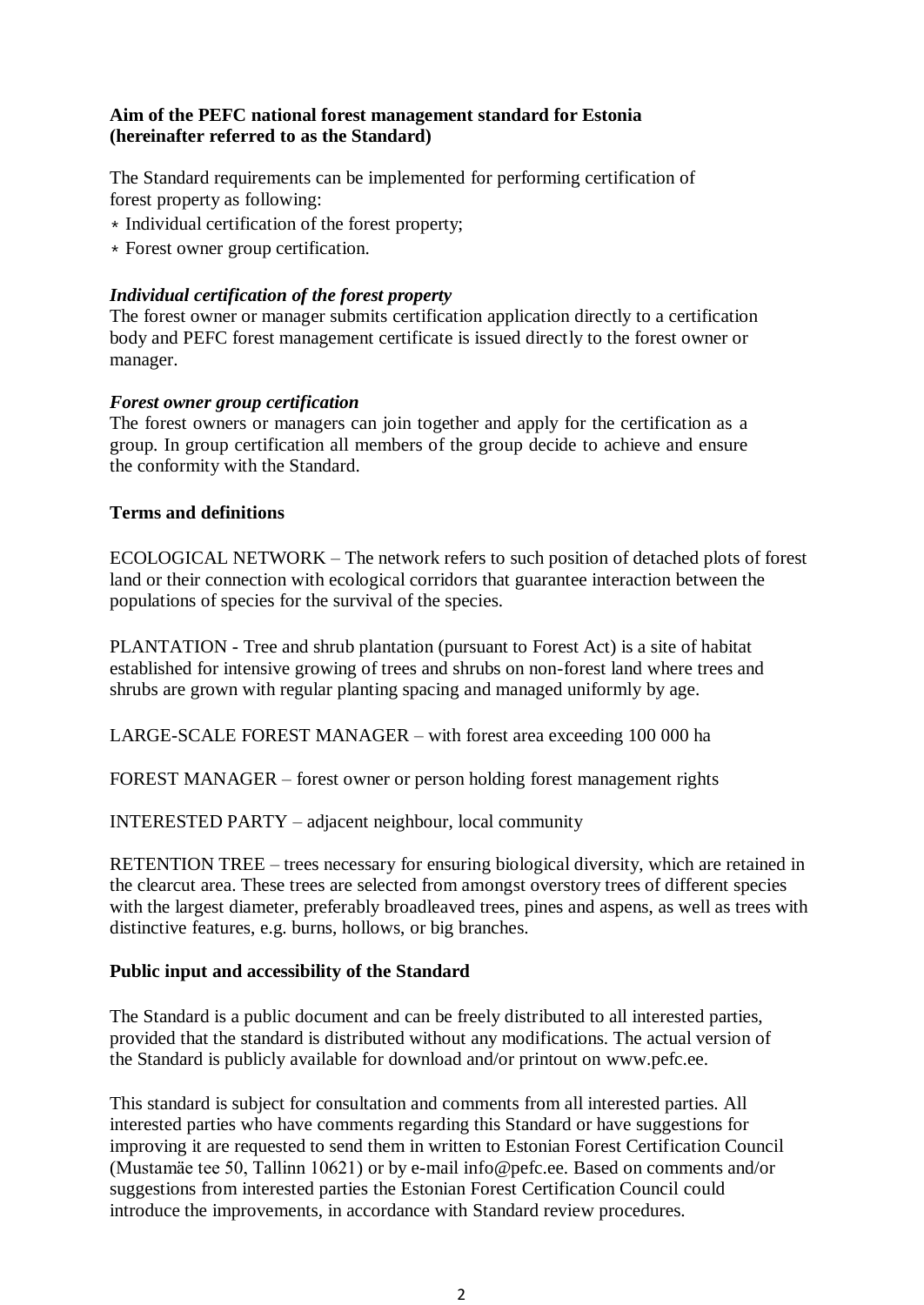The Standard was approved by the Estonian Forest Certification Council on August 10, 2015 and it is subject to a recurring revision after 5-years, or during the intermediate period in accordance with Standard review procedures.

#### **PEFC national forest management standard for Estonia**

This Standard is developed and approved by Estonian Forest Certification Council (National governing body). The Council has the support of the major forest owners' organizations (by managed forest territory) and is the member of PEFC Council (www.pefc.org).

The standard working group was established according to the principle of participation involving the representatives of as many interested parties as possible (the working group was open for all stakeholders). Economic, social as well as nature conservation aspects of forests were analyzed.

Information about the results of the work of the working groups was communicated on regular basis to the public. The Internet homepage was active, as well as forestry mailing lists. Information about the most important developments of the establishment of the certification scheme was provided at www.eramets.ee. All interested persons had an opportunity to send their opinions and comments regarding the Standard.

The original wording of the criteria of the standard was formulated by competent specialists. The specialists presented their work to a broad audience for discussion. Some of the discussion was carried out by e-mail.

The discussions were focusing on the analysis of the different criteria of the standard. Arguments for and against the structure, content and compatibility of the criteria with the current legislation and forest management practice were presented. The procedure can be described as follows: members of the working group made oral comments on the criteria, minutes of the meeting were taken. The manager of the working group prepared an amended version of the standard after the minutes of the meeting had been completed.

The principles of the standard were formulated as "criteria". The criteria are defined as the principle characteristic features of forest and management ensuring sustainable and effective development of forest management and conservation. The criteria describe forest as an object and forest management as a process. Correspondence of forest and forest management to the defined standard can be verified against "indicators" expressing concrete volume in terms of objects or processes. The descriptive indicators include also requirements for documented evidence; which shall be presented by forest managers.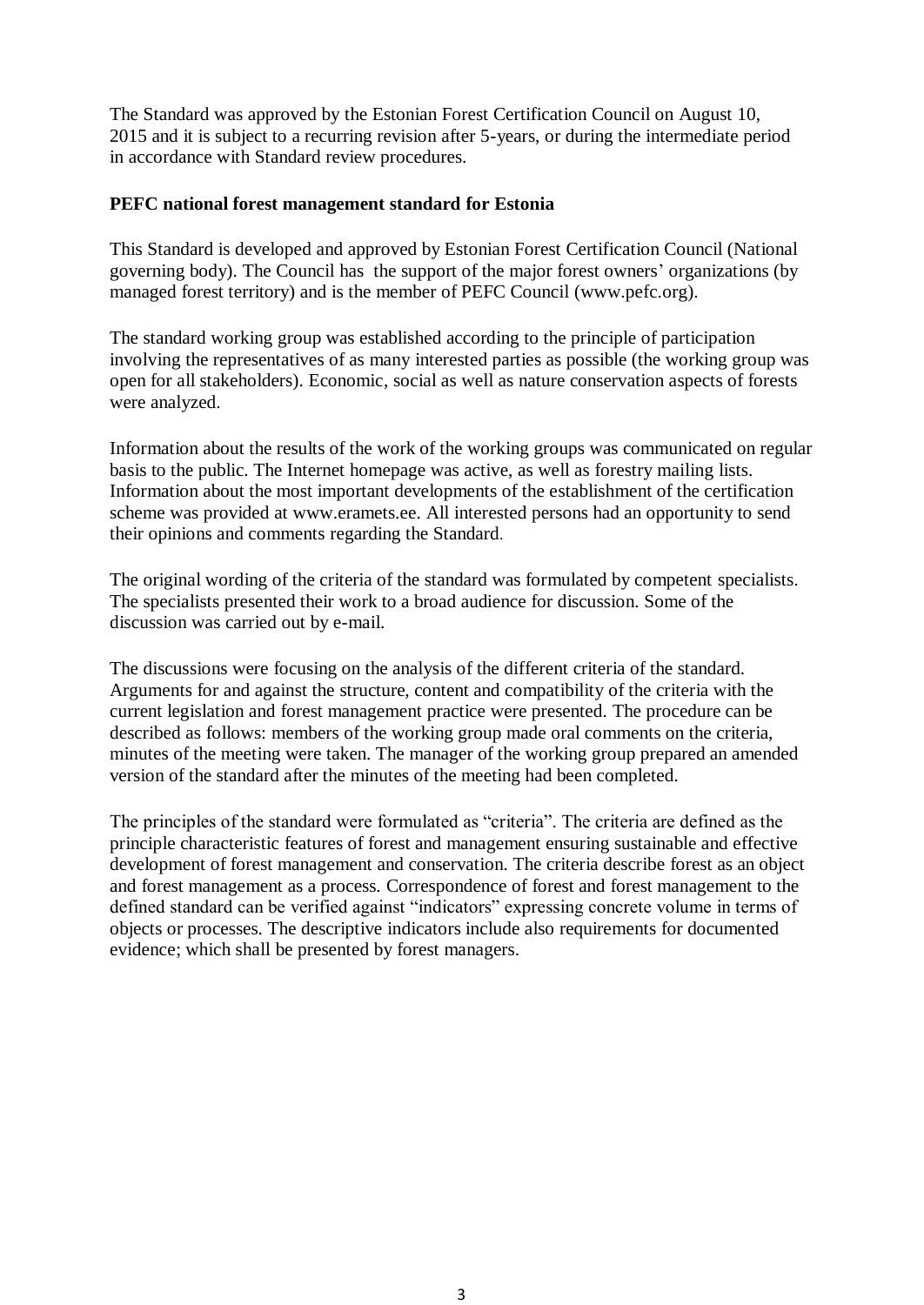# **Criteria**

# **1. Forest management plan shall be established for the managed forest (IS Cr. 5.1)**

- 1.1. Forest management planning shall aim to maintain or increase forests and other wooded areas and enhance the quality of the economic, ecological, cultural and social values of forest resources, including soil and water.
- 1.2. Forest management plan or information related to it shall include:
	- 1.2.1. Forest inventory data not older than 10 yrs;
	- 1.2.2. Total area of young growths, areas left for natural regeneration and opencanopy forest plantations;
	- 1.2.3. Nature conservation restrictions and other restrictions to forest management;
	- 1.2.4. Estimates and general plan of the volume of forestry works for at least 10 years starting from compiling the plan;
	- 1.2.5. Map of forest stand;
	- 1.2.6. A large-scale forest manager shall additionally have:
		- 1.2.6.1. The forecast of the composition and the growing stock of the forest for at least 10 years starting from compiling the plan;
		- 1.2.6.2. Map of the road network and ditches;
		- 1.2.6.3. Estimate on the condition of roads and the need for building new roads.
- 1.3. Forest management plan shall be periodically updated.
	- 1.3.1. Management plan revision shall occur in timely manner and the revision period shall not exceed 10 years.
- 

1.4. Forest management shall be take into account the results of scientific research and where relevant, contribute to research activities and data collection needed for sustainable forest management or support relevant research activities carried out by other organizations, as appropriate.

# **2. Objectives of forest use shall be clearly specified and made available for interested persons (IS Cr. 5.1)**

- 2.1. By means of the forest management plan, appropriate silvicultural measures shall be planned to maintain or reach a level of the growing stock that is economically, ecologically and socially desirable.
- 2.2. Objectives of forest use shall be specified in the forest management plan or another document. Objectives of forest use shall be generally established by forest manager in the course of preparing the forest management plan.
- 2.3. Objectives of forest use, estimate of forestry works and the general plan shall be available for interested persons.
- 2.4. Conversion of forests to other types of land use, including conversion of primary forests to forest plantations, shall not occur unless in justified circumstances where the conversion:
	- a) is in compliance with national and regional policy and legislation relevant for land use and forest management and is a result of national or regional land-use planning governed by a governmental or other official authority including consultation with materially and directly interested persons and organisations; and
	- b) entails a small proportion of forest type; and
	- c) does not have negative impacts on threatened (including vulnerable, rare or endangered) forest ecosystems, culturally and socially significant areas, important habitats of threatened species or other protected areas; and
	- d) makes a contribution to long-term conservation, economic, and social benefits.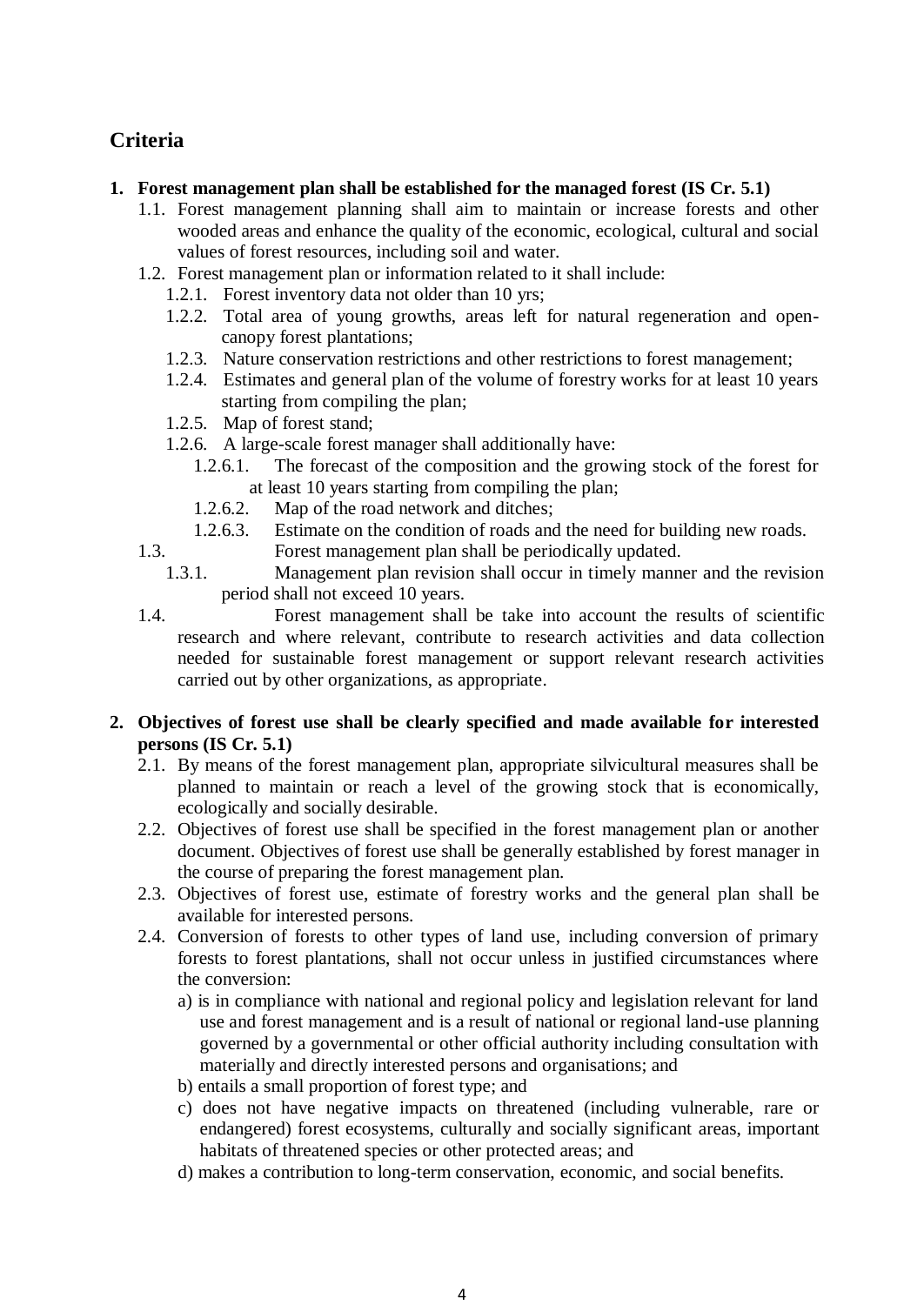# **3. An up-to-date monitoring system shall be implemented (IS Cr. 5.1)**

- 3.1. FOREST MANAGER shall implement a monitoring system to monitor, at least:
	- 3.1.1. The condition of forests and damage to forests
	- 3.1.2. Quantity of harvested timber, area of harvesting and reforested area
- 3.2. LARGE-SCALE FOREST MANAGER shall additionally monitor:
	- 3.2.1. The quantity of non-wood forest products collected for sale (Christmas trees, seeds, seedlings, wild game);
	- 3.2.2. Littering of forests;
	- 3.2.3. The number of seed and retention trees retained during regeneration cutting per hectare;
	- 3.2.4. Damage caused to forest soil and roads in the course of forestry works;
- 3.3. Forest damaged shall be registered and appropriate institutions shall be notified.
- 3.4. Forest monitoring shall give feedback to forest management plan.

#### **4. Forest management shall ensure the preservation of objects protected under heritage and nature conservation and objects of cultural value (IS Cr. 5.1)**

- 4.1. FOREST MANAGERS know the location of objects of natural or cultural value in certified land. *They are able to show them either on site or the objects have been entered in GIS.*
- 4.2. Forest management shall not deteriorate the condition of known objects of nature and heritage conservation and other objects of cultural value.
- 4.3. If objects of potential protection value are discovered, the relevant state agency shall be notified of the findings and care is taken to avoid causing damage to these objects.
- 4.4. Management of areas of protection value is performed pursuant to the established procedure.
- 4.5. LARGE-SCALE FOREST MANAGER shall continuously update information about the registered protected areas in their lands.

#### **5. Maintenance of forest ecosystem health and vitality (IS Cr. 5.2)**

- 5.1. Forest management plan or its equivalent shall specify ways and means to minimise the risk of degradation of and damages to forest ecosystems. Forest management planning shall make use of strategic instruments set up to support these activities.
- 5.2. During forest management, FOREST MANAGER shall preserve the parts of forest that are protected pursuant to law.
- 5.3. FOREST MANAGER is able to show the protected parts of the forest either on site or the objects have been entered in GIS.
- 5.4. LARGE-SCALE FOREST MANAGER: shall protect the representative sample (at least 5%) of the existing rare and/or endangered ecosystems in their natural state.
- 5.5. FOREST MANAGER shall organize management of game population to minimise damages to the forest by game.
- 5.6. Disposal of waste on forest land shall be strictly avoided during forest management activities.
	- 5.6.1. The spillage of oil during forest management operations shall be avoided. Machinery shall be supplied with oil spill cleanup kit (shovel, absorbent and storage container/bag for contaminated material).
- **6. Appropriate techniques and means shall be applied to protect plants against diseases and pests (IS Cr. 5.2)**
	- 6.1. The use of World Health Organization (WHO) Type 1A and 1B pesticides and other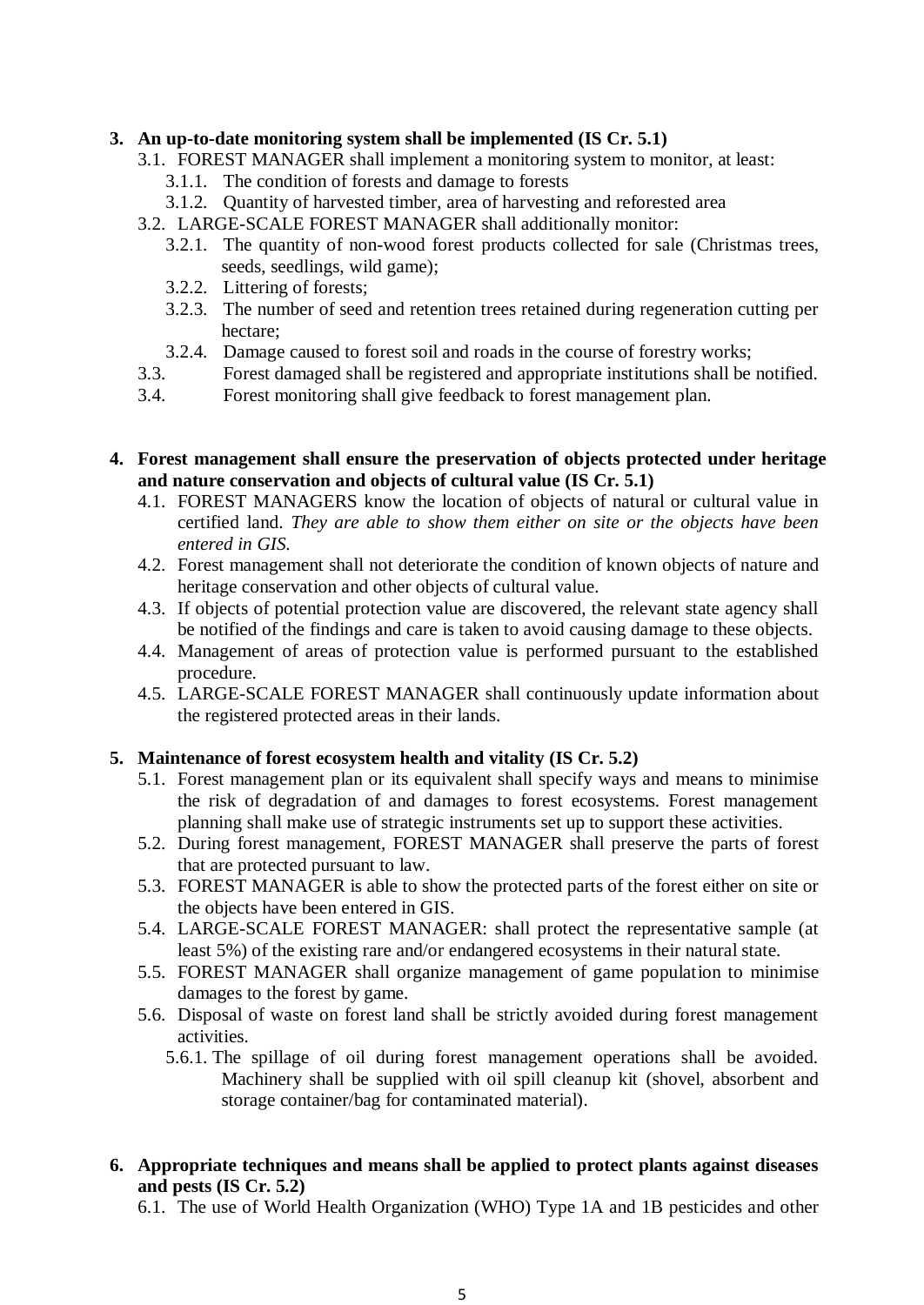highly toxic pesticides shall be prohibited.

- 6.2. Pesticides, such as chlorinated hydrocarbons whose derivates remain biologically active and accumulate in the food chain beyond their intended use, and any pesticides banned by international agreement, shall be prohibited. (Note: "pesticides banned by international agreements" are defined in the Stockholm Convention on Persistent Organic Pollutants 2001, as amended.)
- 6.3. The use of pesticides shall follow the instructions given by the pesticide producer and be implemented with proper equipment and training.
- 6.4. Where fertilisers are used, they shall be applied in a controlled manner and with due consideration for the environment.
- 6.5. For protection against pest shall be preferred appropriate silvicultural techniques and natural resources.

#### **7. Forest management shall maintain the productivity of forests (IS Cr. 5.3)**

- 7.1. Forest management planning shall aim to maintain the capability of forests to produce a range of wood and non-wood forest products and services on a sustainable basis.
- 7.2. Regeneration, tending and harvesting operations shall be carried out in time, and in a way that does not reduce the productive capacity of the site (for example, by avoiding damage to retained stands and trees as well as to the forest soil) and by using appropriate systems.
- 7.3. For regeneration of harvested parts of the forest, the tree species suitable to the habitat and the objectives of the forest manager shall be taken into consideration. provided that the sustainable productive capacity of forests is not significantly reduced.
- 7.4. Forest management planning shall aim to achieve sound economic performance taking into account any available market studies.

#### **8. Forest management shall encourage the diversified use of the forest (IS Cr. 5.3)**

- 8.1. If FOREST MANAGER also manages non-wood resources, the industrial potential of these resources shall be ascertained.
- 8.2. In the case of industrial exploitation of by-products, also plan concerning the use of the by-products of the forest, conforming to the forest management plan, shall be presented in the annex to the forest management plan.
- 8.3. The methods of use of by-products of the forest must not in the long term deteriorate the condition of forest and significantly decrease its productive capacity (both in timber production and non-wood forest use).
- 8.4. Protected and endangered plant and animal species shall not be exploited for commercial purposes.

#### **9. Techniques suitable for the habitat shall be used for soil scarification (IS Cr. 5.4)**

9.1. Scarification of the soil must not hinder the further forest management or cause erosion, deflation, paludification or deterioration of the site in any other manner.

#### **10. Forest management shall ensure high-quality regeneration (IS Cr. 5.4)**

- 10.1. Forest management shall ensure successful regeneration through natural regeneration or, where not appropriate, planting that is adequate to ensure the quantity and quality of the forest resources.
- 10.2. For reforestation and afforestation, origins of native species and local provenances that are well-adapted to site conditions shall be preferred, where appropriate. Only those introduced species, provenances or varieties shall be used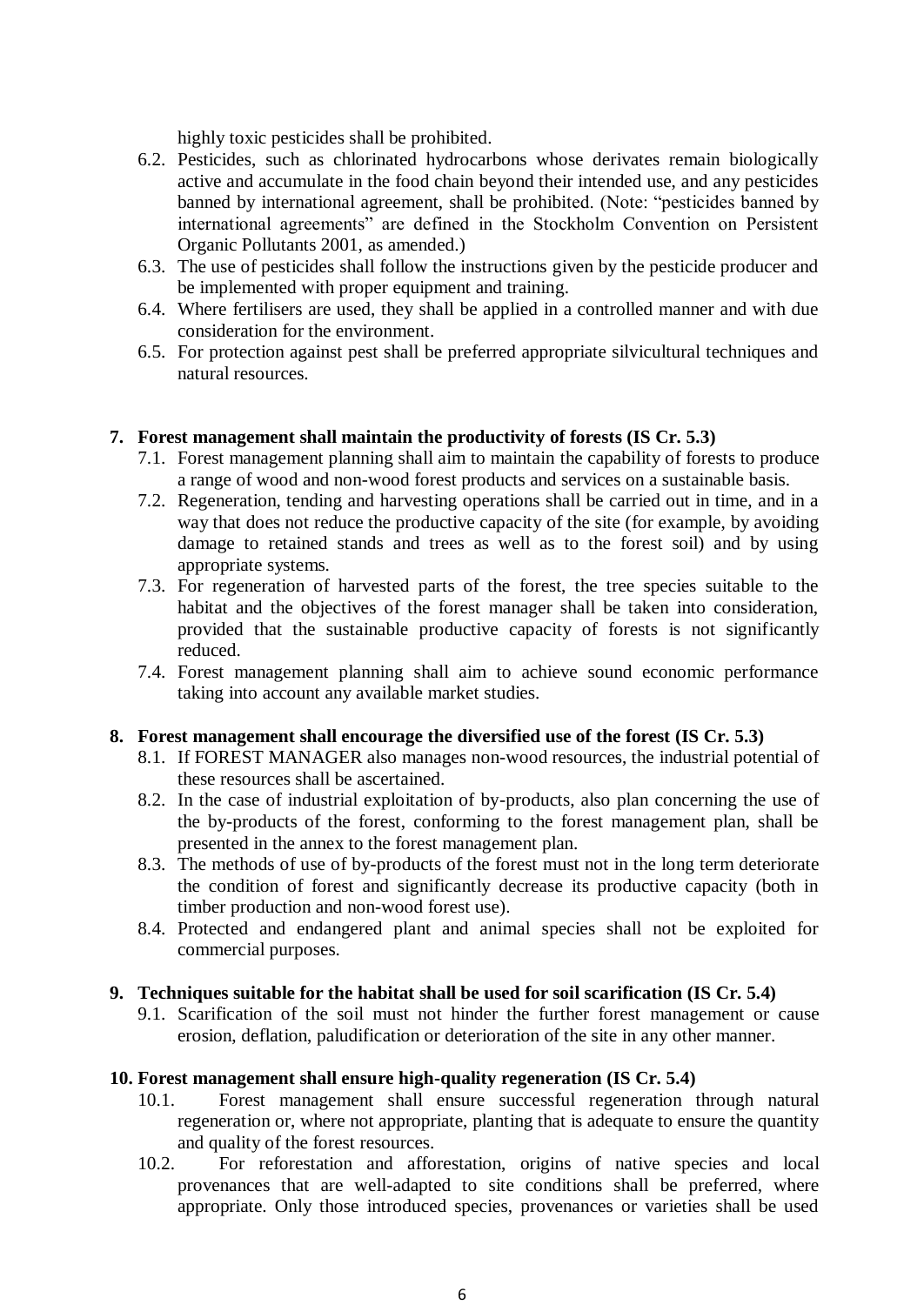whose impacts on the ecosystem and on the genetic integrity of native species and local provenances have been evaluated, and if negative impacts can be avoided or minimised.

- 10.3. Regeneration shall be monitored and damages shall be reported to the relevant government agency.
- 10.4. Genetically-modified trees shall not be used in the forest.

#### **11. Maintenance cutting shall ensure the good condition of the remaining forest (IS Cr. 5.4)**

- 11.1. The aim of maintenance cutting is creating favourable growth conditions for remaining trees and enhancing the quality of the stand by removing trees with poorer health and tree trunk features.
- 11.2. In the course of maintenance cutting, damaging the forest soil shall be avoided.
- 11.3. In the course of maintenance cutting, damaging the retained trees shall be avoided .
- 11.4. Elements of stands necessary in terms of biological diversity (standing dead wood and down timber, retention trees etc.) shall be retained during maintenance.
- 11.5. Forest management practices shall, where appropriate, promote a diversity of both horizontal and vertical structures (uneven-aged stands) and the diversity of species (mixed stands).

#### **12. Regeneration cutting shall avoid causing damage to the environment (IS Cr. 5.4)**

- 12.1. In the course of planning regeneration cutting, the specifics of the site shall be taken into consideration and measures shall be taken for reforestation already during the cutting (if necessary, the vital undergrowth and seed trees shall be retained).
- 12.2. In regeneration cutting and planning thereof, the risk of post-cutting damage to neighbouring stands shall be minimised (windthrow due to clear-cut adjacent area, higher risk of pest damage due to the timber that has been left behind, etc.)
- 12.3. Causing damage to forest soil shall be avoided during regeneration cutting.
- 12.4. Structural elements necessary in terms of biological diversity (standing dead trees and down timber, retention trees etc.) shall be retained during regeneration cutting.
- 12.5. In regeneration cutting, the specific features of the landscape shall be taken into consideration and valuable elements of landscape and objects of heritage culture shall be preserved.

#### **13. Land improvement in the forest shall be carefully planned (IS Cr. 5.5)**

- 13.1. In managed forests suffering from excess humidity, new land improvement systems shall be constructed in justified cases;
- 13.2. If new systems are constructed in an area of more than 100 hectares, environmental impact assessment shall be conducted.
- 13.3. Existing land improvement systems shall be maintained in good working order.
- 13.4. Maintenance, renovation and reconstruction of land improvement systems shall proceed from valid legislation.
- **14. Use of roads for transporting timber and construction of new roads shall take economic, natural and social conditions into consideration (IS Cr. 5.5)**
	- 14.1. Damaging the road upon transport of timber shall be avoided, but if damage occurs, the damaged roads shall be repaired.
	- 14.2. The owner is entitled to restrict the use of roads, if it is justified (in terms of protection of ownership rights, structural conditions of the roads etc.).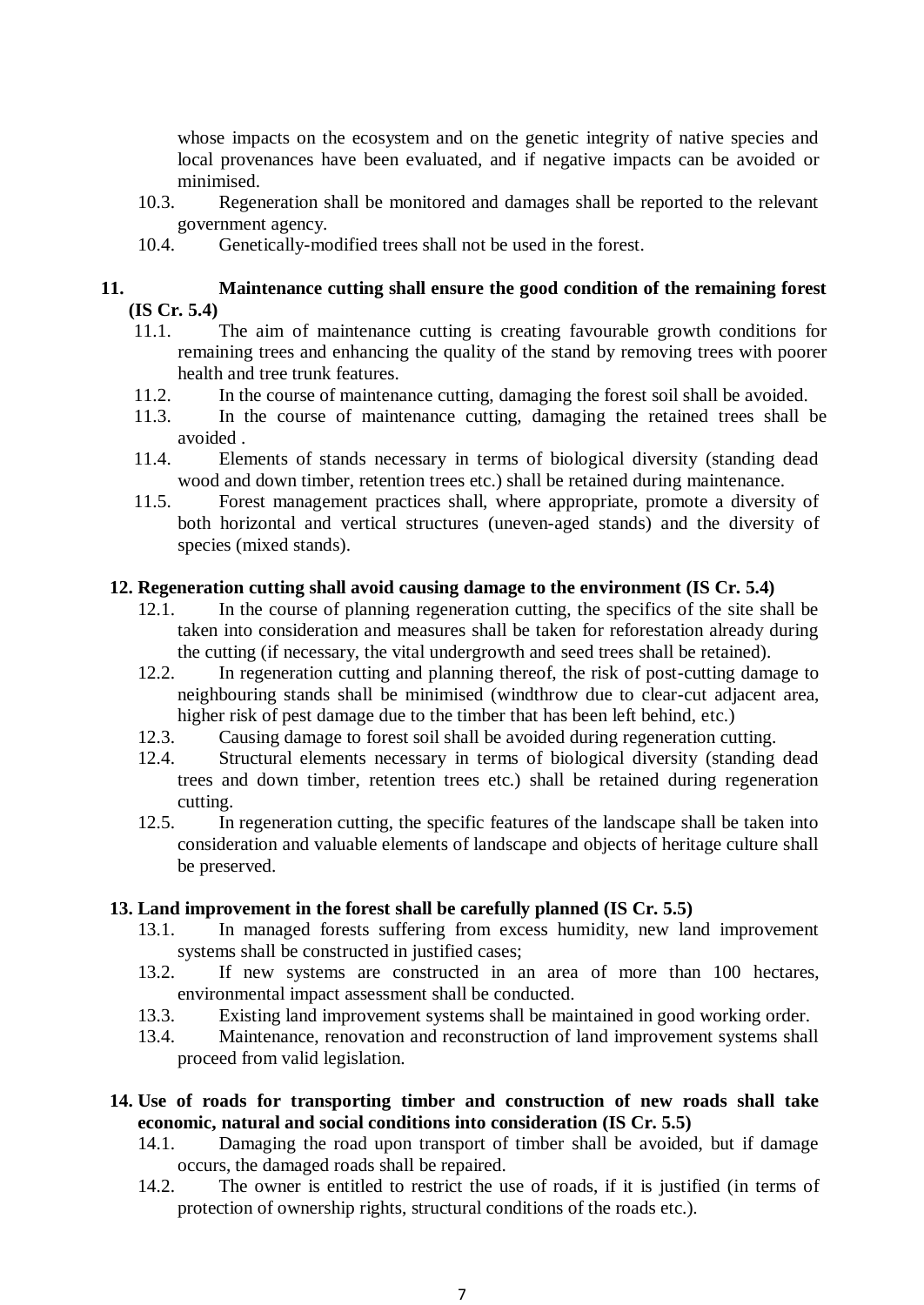- 14.3. Traffic restrictions related to road closure shall be signposted as specified by law.
- 14.4. Infrastructure shall be planned and constructed in a way that minimises damage to ecosystems, especially to rare, sensitive or representative ecosystems and genetic reserves, and that takes threatened or other key species – in particular their migration patterns – into consideration.

#### **15. Forest management shall consider the interests of the local community (IS Cr. 5.6)**

- 15.1.Forest management planning shall aim to respect the multiple functions of forests to society, give due regard to the role of forestry in rural development, and especially consider new opportunities for employment in connection with the socio- economic functions of forests.
- 15.2. Forest management shall take into account the comprehensive plans and thematic plans of local governments and the resulting restrictions.
- 15.3. Forest management practices shall make the best use of local forest-related experience and knowledge.
- 15.4. If possible, local labor force shall be used for forest management.
- 15.5. Information on forestry works shall be accessible for interested persons.
- 15.6. Forest management shall promote the long-term health and well-being of communities.
- 15.7. Appropriate mechanisms shall be used for resolving complaints and disputes that respectfully involve and consider the disputants in process.
- 15.8. Records shall be maintained of disputes over tenure and use rights.

#### **16. Forest management shall not place unjustified restrictions to right of public access (IS Cr. 5.6)**

- 16.1. FOREST MANAGER shall not without good reason impose restrictions to staying in the forest from sunrise to sunset and to gathering mushrooms, berries or medicinal herbs.
- 16.2. Restrictions to the right of public access due to the commercial use of byproducts shall have to be justified.
- 16.3. FOREST MANAGER may restrict gathering by-products in the commercial growing areas of the respective cultures or in case such activity may seriously endanger the preservation of natural communities.
- 16.4. Without good reason, no restrictions shall be placed on forest recreation. Good reasons may include, for example, the fire-risk period, restrictions for ensuring safety during cutting works, hunting, nature conservation restrictions pursuant to law, protection of cultural property and ownership, temporary measure for prevention of registered repeated acts of vandalism or illegal waste disposal.

# **17. Ongoing training for forest managers and forestry workers and enhancement of their awareness (IS Cr. 5.6)**

- 17.1. Forest managers, contractors, employees and forest owners shall be provided with sufficient information and encouraged to keep up-to-date through continuous training in relation to sustainable forest management.
- 17.2. People employed in forest management have completed at least one training course in relation to sustainable forest management (incl. biological diversity-related training) within the last five years.
- 17.3. Forestry works shall be performed by competent persons.

#### **18. Occupational safety requirements shall be followed in forest management (IS Cr. 5.6)**